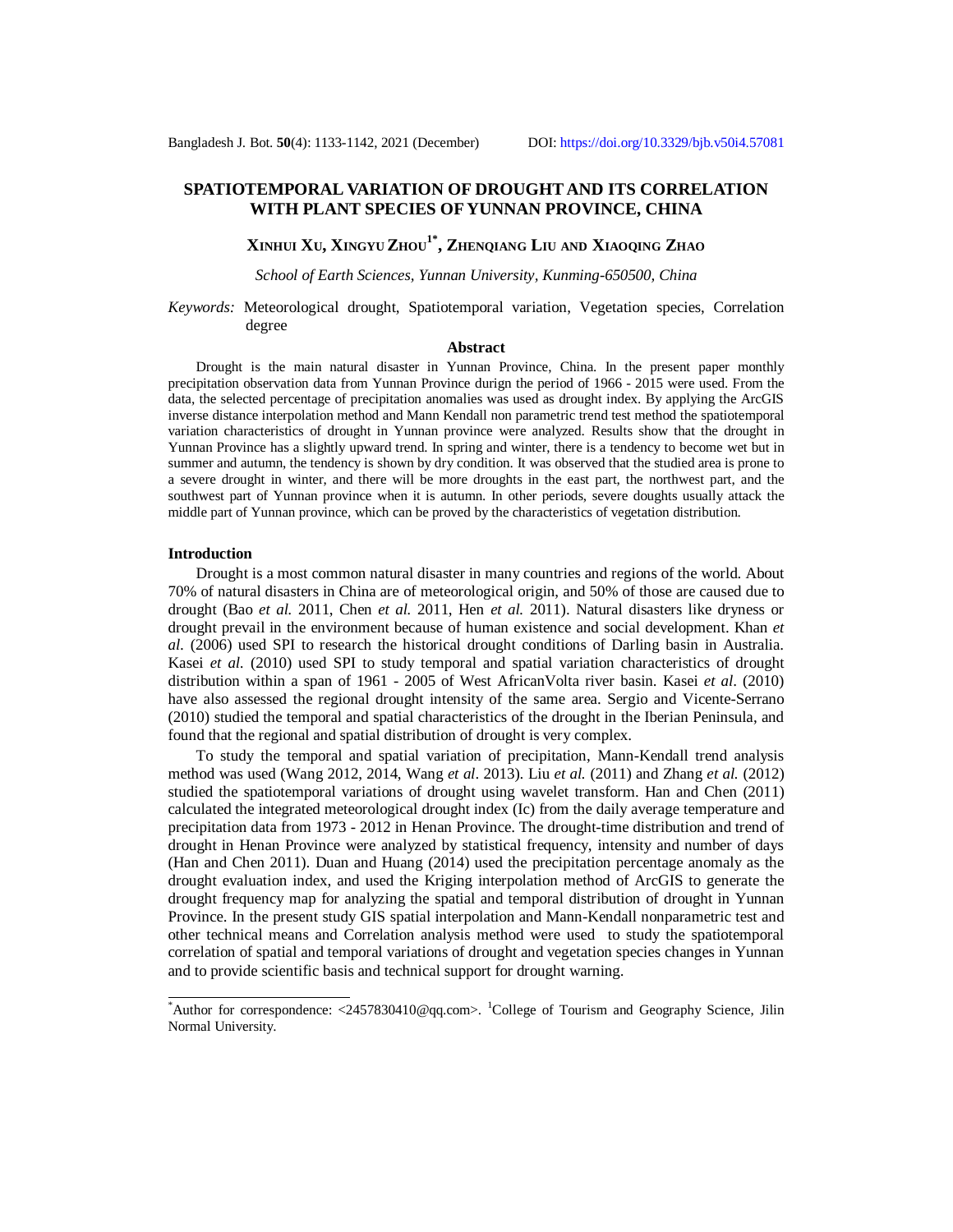Yunnan is located in the southwest border of China, between 97°31 ' and 106°11' E, and 21°8 'and 29°15' N. The province has seven types of temperature and climate zone, resulting in a complex natural geographical environment. Although the total amount of water resources in Yunnan Province is rich, but the uneven distribution of time and space made it prone to get drought. Drought has caused great damage to agricultural production and social economy. So the prevention and relief of it has received extensive social attention (Long *et al.* 2012, Ren *et al.* 2014, Gao *et al.* 2015). The 29 primary meteorological stations in this study have certain regional representation, which basically reflect the different climatic characteristics of Yunnan Province (Fig. 1).



Fig. 1. Site distribution in Yunnan province.

#### **Materials and Methods**

Precipitation anomaly percentages can be a direct reflection of drought conditions due to insufficient rainfall and are often used for drought event detection and assessment. This is the simplest and most widely used drought characteristic analysis method in the five single index of drought detection. The precipitation anomaly percentage expressed as: measured precipitation value minus the same period the average precipitation value, and then divided by the same period the average rainfall, using the following formula.

$$
D_p = \frac{p - \overline{p}}{\overline{p}} \times 100\%
$$
 (1)

 $D_p$  is the percentage of anomaly precipitation (%), p is the precipitation of a certain period (mm), precipitation anomaly percentage is the standardization of precipitation, which can be a direct reflection of a period of drought in meteorology. Droughts and floods are reflected in the percentage of precipitation anomalies (Table 1).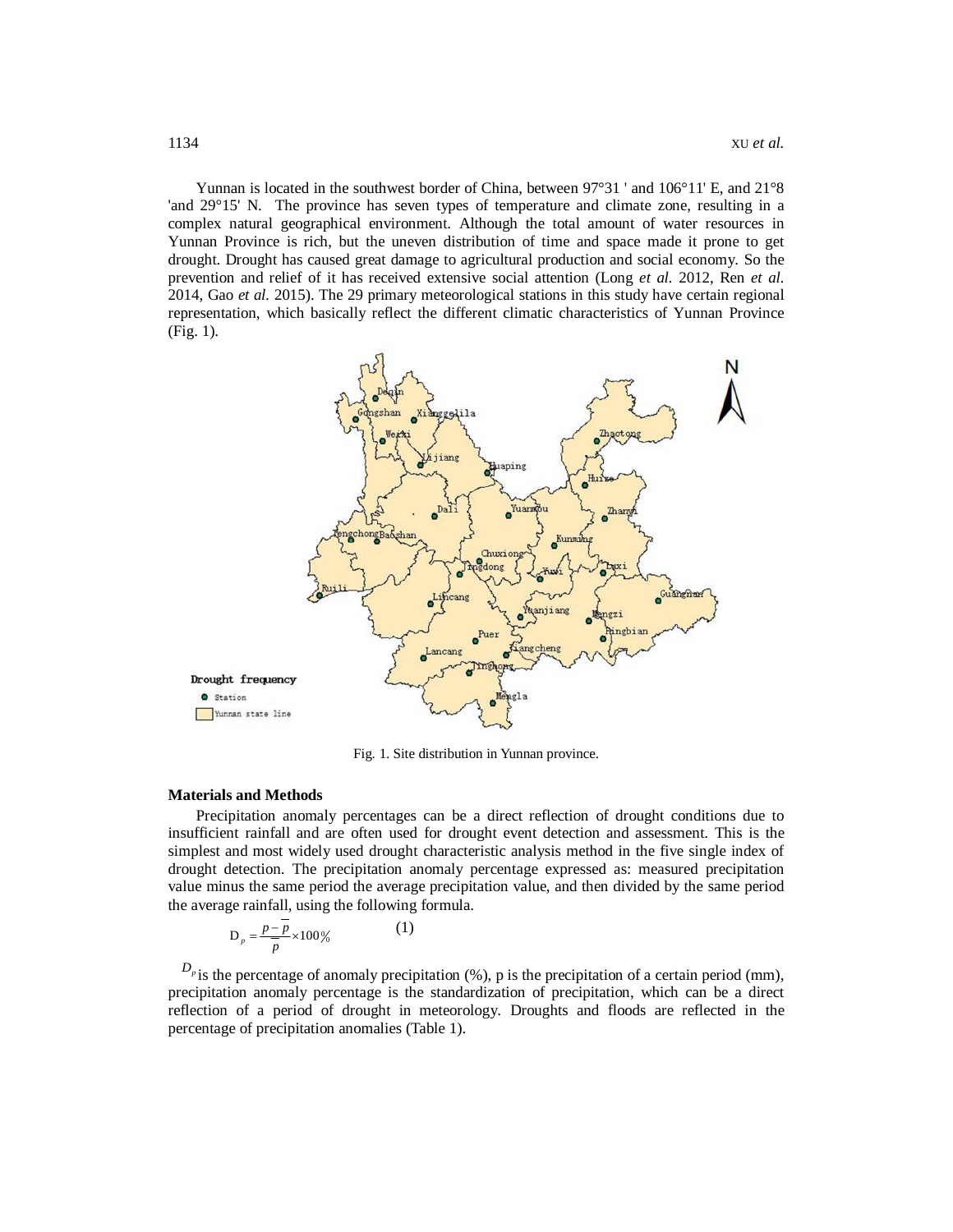| Drought rating   | Monthly scale         | Quarter scale         | Annual scale          |
|------------------|-----------------------|-----------------------|-----------------------|
| Slight drought   | $-60 < D_{p} \le -40$ | $-50 < D_{p} \le -25$ | $-30 < D_{p} \le -15$ |
| Moderate drought | $-80 < D_{p} \le -60$ | $-70 < D_{p} \le -50$ | $-40 < D_{p} \le -30$ |
| Serous drought   | $-95 < Dp \le -80$    | $-80 < D_{p} \le -70$ | $-45 < Dp \le -40$    |
| Extreme drought  | $D_{\nu} \leq -95$    | $D_{\nu} \leq -80$    | $D_{\nu} \leq -45$    |

**Table 1. The precipitation anomaly percentage drought hierarchies.**

Mann-Kendall non-parametric test can effectively distinguish a process of a change in the natural fluctuations and a clear trend (Zhang *et al*. 2013). As the hydrometeorological data follows non-normal distribution, Mann-Kendall non-parametric test method has good adaptability. The Mann-Kendall nonparametric test is usually used for the detection of precipitation trends. Here are the principles.

$$
\tau = \frac{4f}{N(N-1)} - 1
$$
\n(2)\n
$$
\sigma_r^2 = \frac{2(2N-5)}{9N(N-1)}
$$
\n(3)\n
$$
M = \frac{\tau}{\sigma_r}
$$
\n(4)

M is the rank correlation coefficient; f for the dual observations; N for the sequence length;  $\sigma$ <sub>r</sub> for the standard deviation.  $\alpha$  = 0.05 Take the significant level, if  $|M|>1.96$  the trend changes significantly. When  $M > 0$  the upward trend, and  $M < 0$  said a downward trend.

Drought frequency is the probability that the spot will have drought during the year. It can be calculated like this:

$$
D=n / N \times 100\% \tag{5}
$$

In this formula, D is the frequency of drought, n is the number of years of drought, N is the total number of years.

Spatial interpolation is a raster image computed from a limited number of sample data points and is used to predict the value of the attribute outside of the sample data in an area. Inverse distance weighting method: a local estimation weighted average interpolation method, the distance and the size of the weight is inversely proportional to:

The calculation formula for inverse distance weight interpolation method:

$$
\hat{Z}(s_0) = \sum_{i=1}^{N} \lambda_i Z(s_i)
$$
 (6)

Where  $\hat{Z}(s_o)$  is the predicted value in  $s_o$  and N is the number of samples around the forecast point,  $\lambda_i$  is the weight of each sample, which is inversely proportional to the distance between the sample point and the predicted point;  $Z(s_i)$  is the measured value obtained atb  $S_i$ .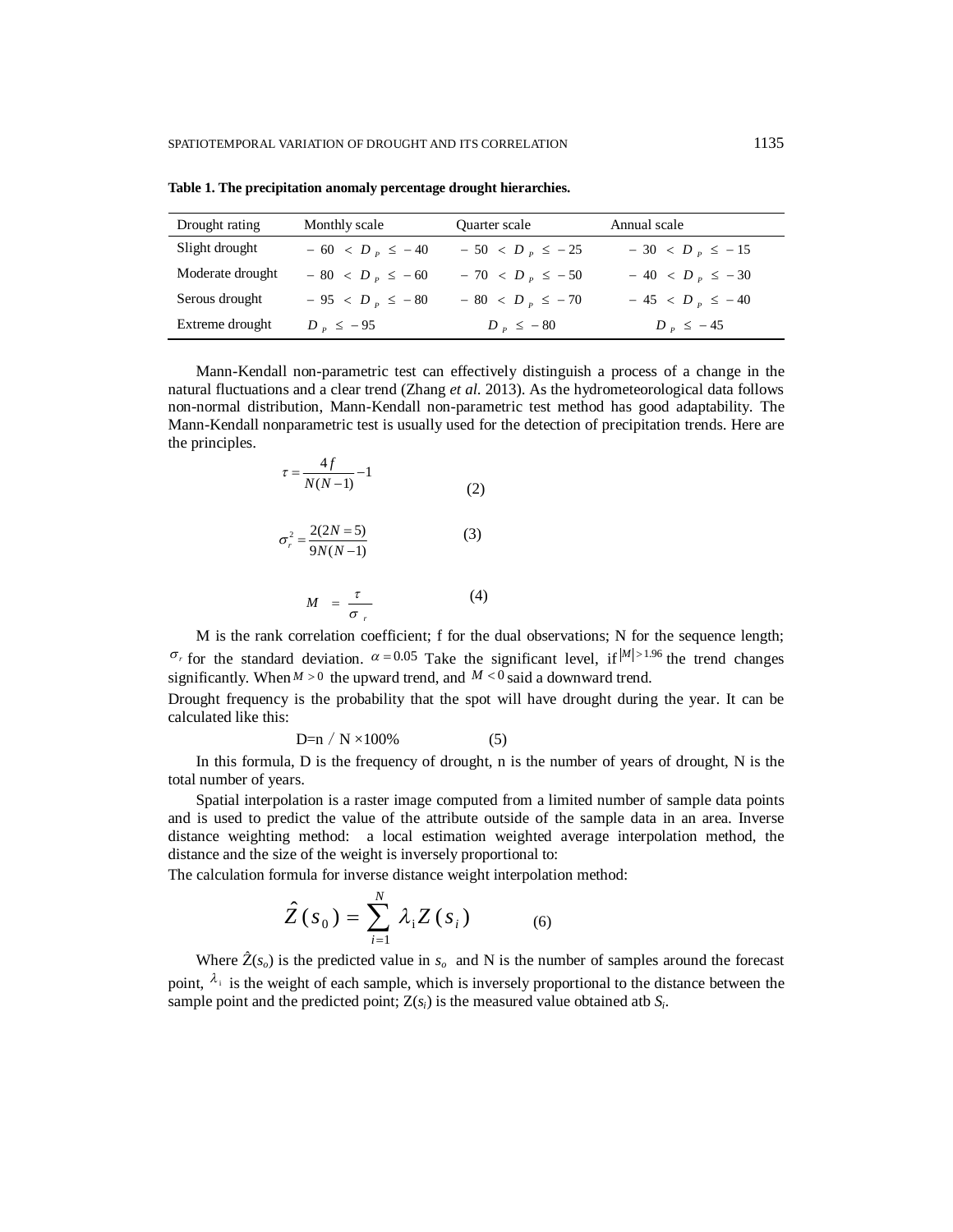# **Results and Discussion**

Based on monthly precipitation data of 29 first-class meteorological stations in Yunnan Province, we have used the annual precipitation data from 1966 - 2015 were used. The insert chart function in excel to display annual precipitation data in the form of a line chart was used. Using Excel tool to fit the trend curve, the precipitation of Yunnan Province showed, a downward trend (Fig. 2). And then Mann-Kendall trend test was used to examine it. The Mann-Kendall function is constructed in MATLAB software, and then the annual precipitation is treated as standard column vector into MATLAB. Then Mann-Kendall trend test of annual precipitation was obtained in Yunnan Province, in which Slope Estimate  $= -0.22919$ , M statistic  $= -1.2128$ , here M is less than 0, so it is a downward trend. But <1.96 did not pass the significant test, which means drought trend in Yunnan Province for the insignificant upward trend. From the drought frequency distribution map of Yunnan Province (Fig. 3), it can be seen that some areas of the province fall under higher frequency distribution of drought frequency. These are Deqin, Shangri-La, Huaping, Dali, Chuxiong, Yuanmou, Kunming, Huize, Zhanyi, Guangnan, and Mengla. Their frequencies of drought were found to mainly range from 18-22%. Drought-prone areas are mainly distributed in the central, southern, eastern, and parts of northwestern-Yunnan.



Fig. 2. Annual precipitation in Yunnan province.



Fig. 3. Drought frequency distribution in Yunnan province.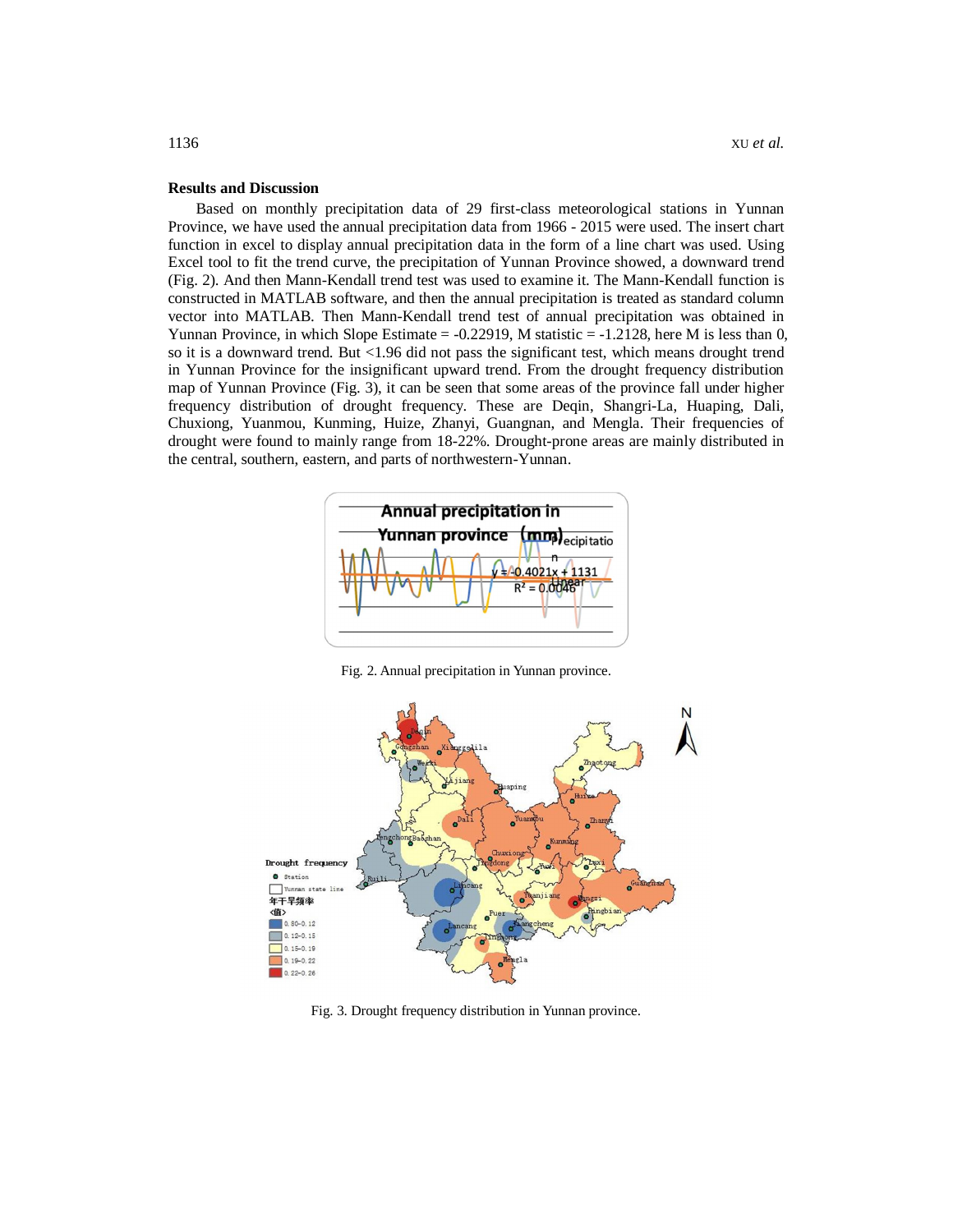In the present study meteorological division method to divide the seasons were used. By the frequency of seasonal drought in Yunnan Province (Fig. 4), one can draw a conclusion that the frequency of drought in spring (March - May) was 29%, and that for summer (June - August) was 10%.



Fig. 4. Seasonal drought frequency.



Fig. 5. Precipitation anomaly percentage of four seasons.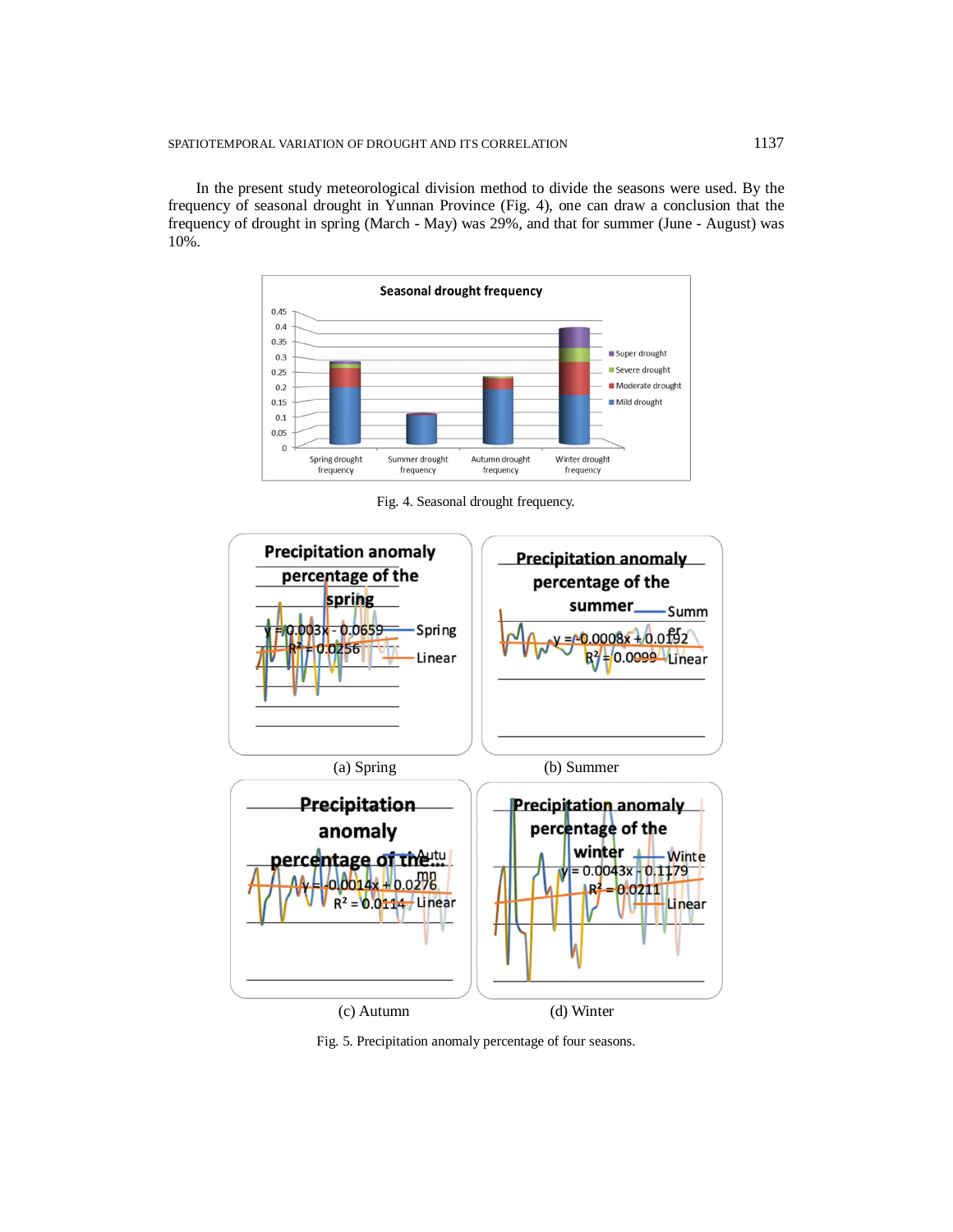In autumn (September - August) it was 24%, and in winter (December - February) it was 41%. The frequency of drought in the four seasons was from winter to spring, and autumn to summer. Using the Excel table tool to fit the trend percentage of precipitation anomalies in four seasons (Fig.5), and then using Mann-Kendall trend test to check the precipitation anomaly percentage in Yunnan Province, it was found that the trend of precipitation anomalies in all the four seasons did not fit. There was no significant upward trend in the percentage of precipitation anomalies in spring and winter, and there were no significant declining trends in summer and autumn. The results showed that the drought in spring and winter in Yunnan had a decreasing trend, and the drought in summer and autumn tended to increase.



Fig. 6. Four seasons drought frequency.

The frequency of drought in spring in Yunnan Province shows that the places which have high frequency of drought in spring are Deqin (Fig. 6a), Shangri-La, Huaping, Dali, Yuanmou, Chuxiong, and Kunming, and the drought frequency is between 34 and 48%. Drought in spring is easy to happen in Yunnan and Northwest of Yunnan. The frequency of drought in summer in Yunnan Province shows that the frequency of drought is higher in Huaping, Dali, Yuanmou,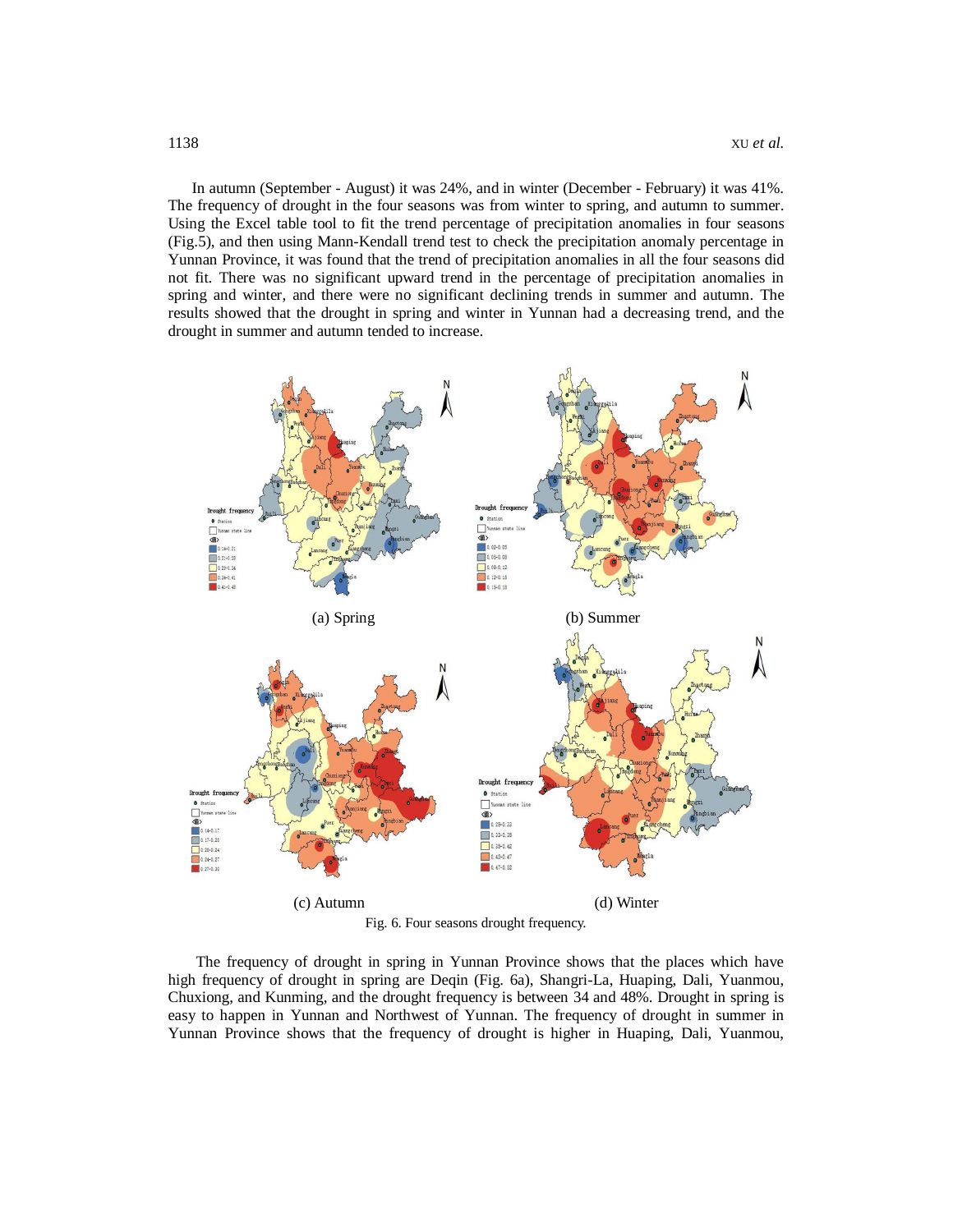Chuxiong, Kunming, Yuanjiang, Zhanyi, and Zhaotong (Fig.6b), which ranges mainly 12-18%. In summer, drought is easy to happen in the middle of Yunnan and the northeast part. The high frequency of drought places in autumn is Zhanyi, Kunming, Luxi, Guangnan, Deqin, Weixi, Jinghong, and Mengla (Fig.6c). In these areas, the drought frequency ranged mainly 27-30%. Drought in autumn is likely to occur in eastern-, and northwestern-Yunnan and parts of southwestern Yunnan. The frequency of drought in winter in Yunnan Province shows that it is higher in Lijiang, Huaping, Yuanmou, Ruili, Lancang, and Pu'er (Fig.6d). Druing this season, the drought frequency ranged mainly between 47 and 52%. Drought in winter is easy to occur in the southwest of Yunnan, Yunnan, and parts of Northwest Yunnan.

The changes of frequency of drought in Yunnan Province were obvious during a year (Fig.7). In June, July, and August it was less than 2%, and was the lowest in the whole year. The drought frequencies were 36, 24, 28, and 34% in January, February, March, and November, respectively. It was 42% in December, and from November to March in the following year, the frequency of drought was > 20%, making them drought-prone month in a year. In addition, December has the highest frequency of drought during a year. The results showed that the frequency of drought was the lowest in June, July and August, and the highest frequency of drought occurred from November to March.



Fig. 7. Month drought frequency.

The places which have high frequency of drought in Yunnan are Kunming, Yuxi, Chuxiong, Jingdong, Huaping, Lijiang, and Jinghong, where the value fluctuated mainly between 8 and 16%. Moderate-drought-prone areas are mainly distributed in central Yunnan and northwestern Yunnan (Fig.8a). The frequency of severe drought in Yunnan Province is high in Yuanmou, Yuxi, Kunming, Huaping, and Shangri-la, where the values fell mainly between 3 and 8%. The areas with severe drought are mainly distributed in the middle of Yunnan (Fig.8b). The frequency of high-level drought is high in Lijiang, Huaping, Yuanmou, Chuxiong, Jingdong, Yuanjiang, Kunming, Huize, and Zhanyi Luxi, among which drought frequency was between 2 and 4%. The high-level drought-prone areas are mainly located in Yunnan, eastern Yunnan and parts of northwestern Yunnan (Fig.8c).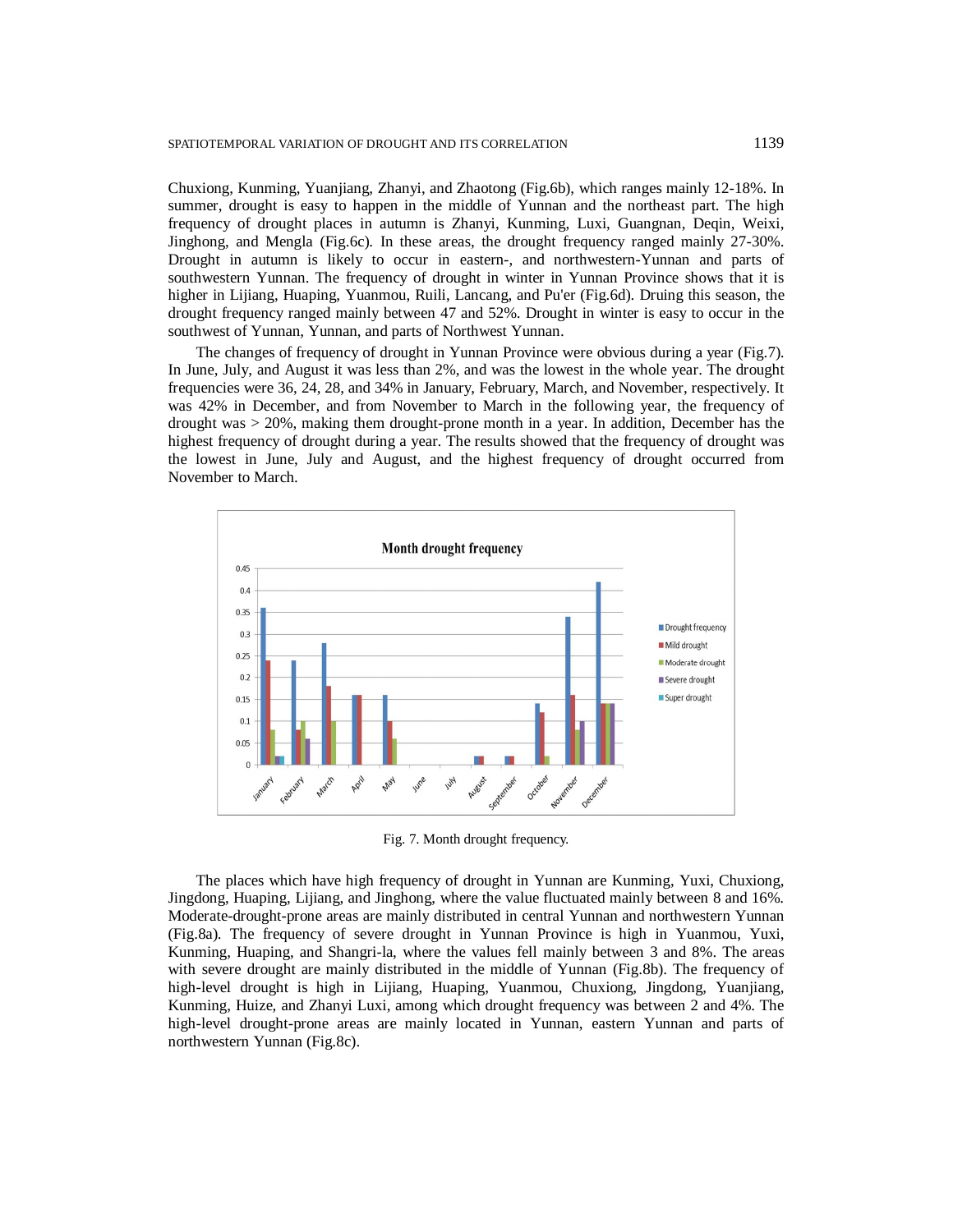

(b) Severe drought frequency (c) Super drought frequency Fig. 8. Drought rating map.

The way by which various vegetation is formed reflects intrinsic relationships to its habitat. The environment determines what type of vegetation would grow there but meanwhile can also threaten its growth. During the long process of natural selection and survival competition, when the environment changes within the threshold of vegetation, it can adapt different strategies to tackle environmental challenges. This is achieved by evolving different body form, or by differentiating its niches, but for some plant species, environmental change can exceed their survival threshold. When this happens, they will go extinction and disappear from that area. From the point of result, that plants can live in a given area reflects the fact that they must be adapted to the ecological conditions. From a long-term perspective, their existence and growth in this area are results of natural selection. In a shorter-term perspective, it is a result of threat, the environment imposes to these plant species. Consequently, by studying the vegetation distribution, one could infer what the ecological condition would look like, and the vegetation type along with the life form for a certain species. And it could also enable researchers to make an intelligent guess about the climatic condition of the vegetation distribution. Since areas afflicted by drought often face problems about long-term lack of water, by studying the climatic condition there, the correctness of spatial and temporal variations of drought can be verified. After mass sampling, and calculating related coefficients, study has shown that there is a correlation between drought character and vegetation type.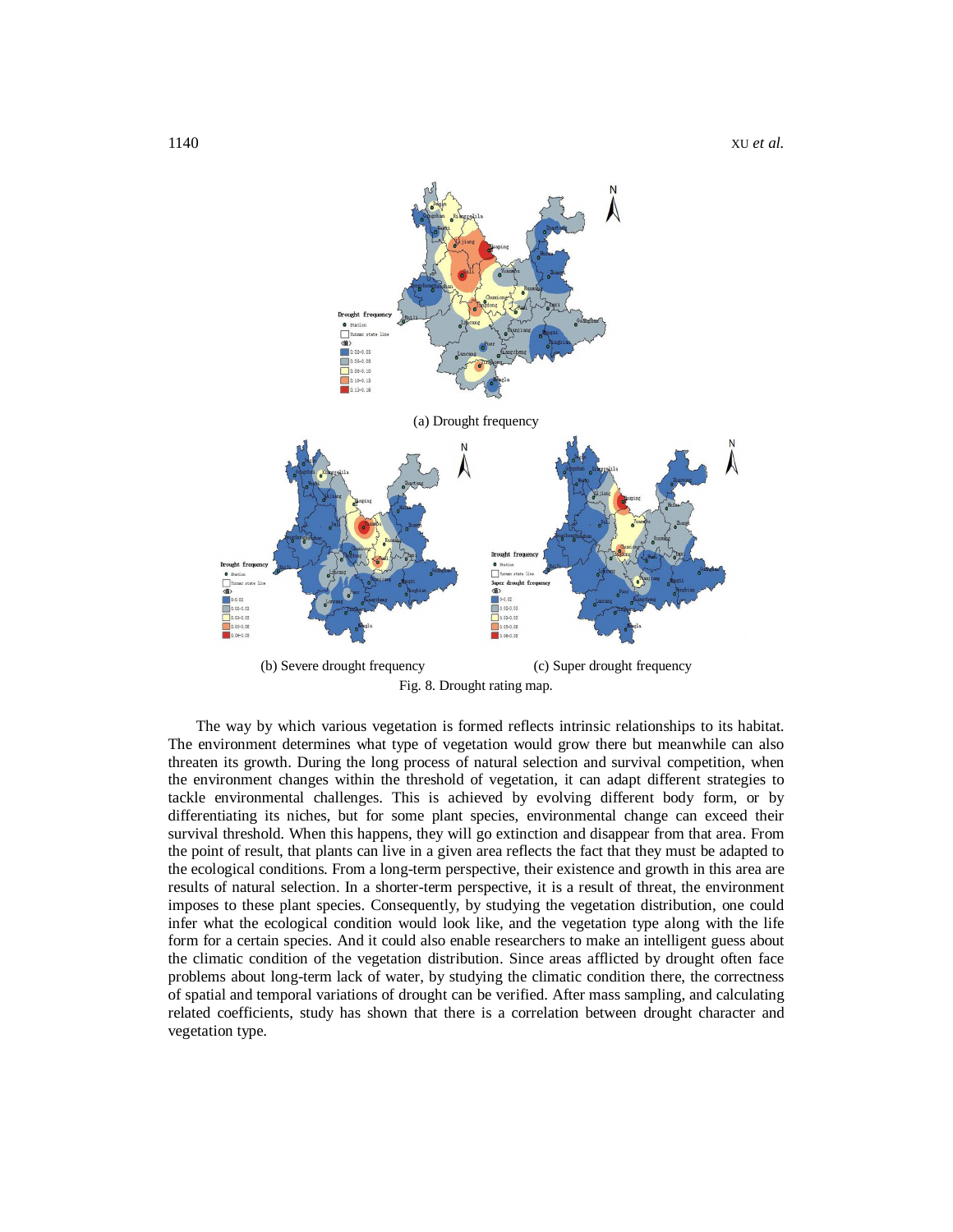Correlation analysis is a statistical analysis method that examines the linear relationship between two variables. Popularly speaking, it is an analysis that measures the closeness of correlation between two or more correlated variable elements. Correlation elements need to have a certain connection or probability before correlation analysis can be carried out, such as precipitation and plant types in this article, precipitation affects plant growth and types. Using correlation analysis method, the value range of correlation coefficient is  $[-1,1]$ ,  $0 \sim 0.09$  is no correlation,  $0.1 \sim 0.03$  is weak correlation,  $0.3 \sim 0.5$  is medium correlation, and  $0.5 \sim 1.0$  is strong correlation. Due to the undulating terrain and complex topography of Yunnan Province, different small environments are often created within a small span due to altitude differences, resulting in the vertical zonal distribution of vegetation, in completely different vegetation distribution characteristics. However, on a large horizontal scale, the vegetation distribution characteristics have a certain correlation with the spatial and temporal distribution characteristics of drought.

In summary, the drought in Yunnan, China showed no significant upward trend, but getting wet in spring and winter, and dryness in summer and autumn, it occurred more frequently in spring and winter, and the frequency of drought in summer was the lowest. The frequency trend of drought in four seasons follows winter  $>$  spring  $>$  autumn  $>$  summer. Moderate to severe drought happens in winter. The monthly drought rate was the highest in December, the lowest frequency occurred in June, July, and August, and the most drought-prone months were from November to the next March.

Drought-prone areas are mainly distributed in central-, southern-, eastern-, and parts of northwestern-Yunnan. The drought-prone areas in the spring are in central- and northwest of Yunnan, and the drought-prone areas in summer are in central- and northeastern-Yunnan. While those in autumn are eastern-, northwestern- and southwestern Yunnan and in winter are in central-, southwestern-, and parts of northwestern Yunnan. The central part of Yunnan was moderatedrought-prone and mainly distributed in central- and parts of northwestern Yunnan. On the other hand, the areas with severe drought are mainly distributed in the middle-, and the extreme drought-prone areas are mainly located in Yunnan, eastern Yunnan and parts of northwestern Yunnan.

The present study further indicates that the quantitative study on the effect of temporal and spatial drought pattern on vegetation distribution helps to predict the trend of drought change, thereby enable to know the changing pattern of plant distribution under long-term limitation in water sources. This model can be applied to areas whose drought effect is reinforced by global warming, and it can have its other applications in ecosystem, production, and livelihood.

## **Acknowledgments**

The authors are grateful for 2021 Yunnan University School-level Graduate Public Elective Course (XJGXK202105), the National Natural Science Foundation of China (No. 42061052) for this study.

# **References**

- Bao Y, Meng C and Shen S 2011. Trend in temporal and spatial drought distribution pattern in Jiangsu Province for this 50 years based on CI index, Acta Geographica Sinica **66**(5): 559-608.
- Chen Y, Fan J and G F 2011. The application of vegetation temperature condition index in monitoring drought in Yunnan Province, Trans. Chinese Soc. Agricul. Engineer. **5**: 231-236.
- Duan Q and Huang Y 2014. Temporal and spatial distributing pattern of drought in Yunnan Province. Int. J. Hydroelec. Energy **32**(8):1-4.